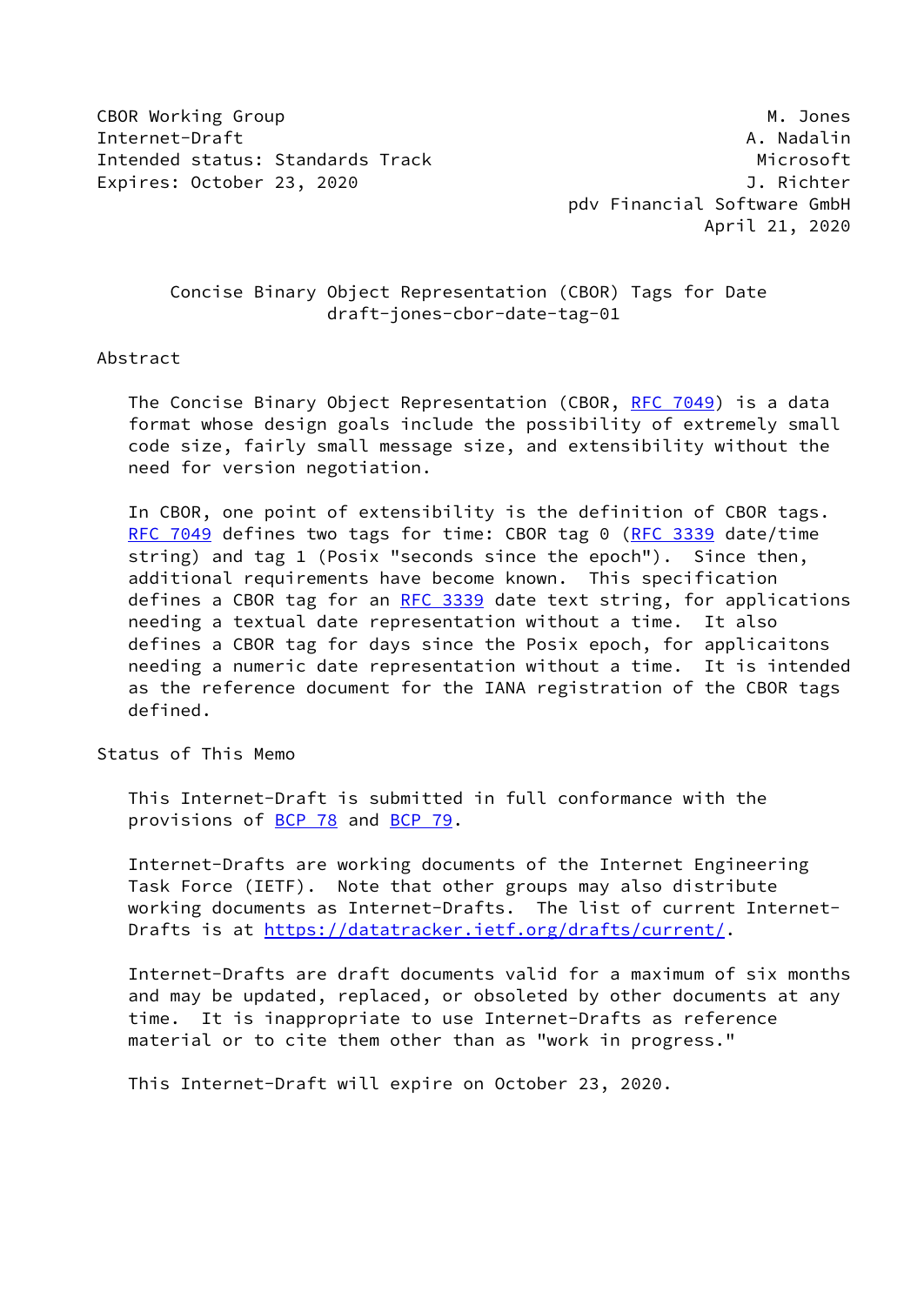<span id="page-1-1"></span>Internet-Draft CBOR Tag for Date April 2020

Copyright Notice

 Copyright (c) 2020 IETF Trust and the persons identified as the document authors. All rights reserved.

This document is subject to **[BCP 78](https://datatracker.ietf.org/doc/pdf/bcp78)** and the IETF Trust's Legal Provisions Relating to IETF Documents [\(https://trustee.ietf.org/license-info](https://trustee.ietf.org/license-info)) in effect on the date of publication of this document. Please review these documents carefully, as they describe your rights and restrictions with respect to this document. Code Components extracted from this document must include Simplified BSD License text as described in Section 4.e of the Trust Legal Provisions and are provided without warranty as described in the Simplified BSD License.

# Table of Contents

| 1.1. Requirements Notation and Conventions $\cdots$ 3 |               |
|-------------------------------------------------------|---------------|
|                                                       |               |
| 2.1. Concise Binary Object Representation (CBOR) Tags |               |
|                                                       |               |
|                                                       |               |
|                                                       |               |
| 4.1. Normative References 3                           |               |
| 4.2. Informative References 4                         |               |
|                                                       | $\frac{4}{1}$ |
|                                                       | $\frac{4}{3}$ |
|                                                       |               |
|                                                       |               |

# <span id="page-1-0"></span>[1](#page-1-0). Introduction

 The Concise Binary Object Representation (CBOR) [\[RFC7049](https://datatracker.ietf.org/doc/pdf/rfc7049)] provides for the interchange of structured data without a requirement for a pre-agreed schema. [RFC 7049](https://datatracker.ietf.org/doc/pdf/rfc7049) defines a basic set of data types, as well as a tagging mechanism that enables extending the set of data types supported via an IANA registry.

 This specification defines a CBOR tag for a text string representing a date but not a time. The tagged text string is represented as specified by the [RFC 3339](https://datatracker.ietf.org/doc/pdf/rfc3339) [[RFC3339](https://datatracker.ietf.org/doc/pdf/rfc3339)] "full-date" production.

This specification also defines a CBOR tag for an integer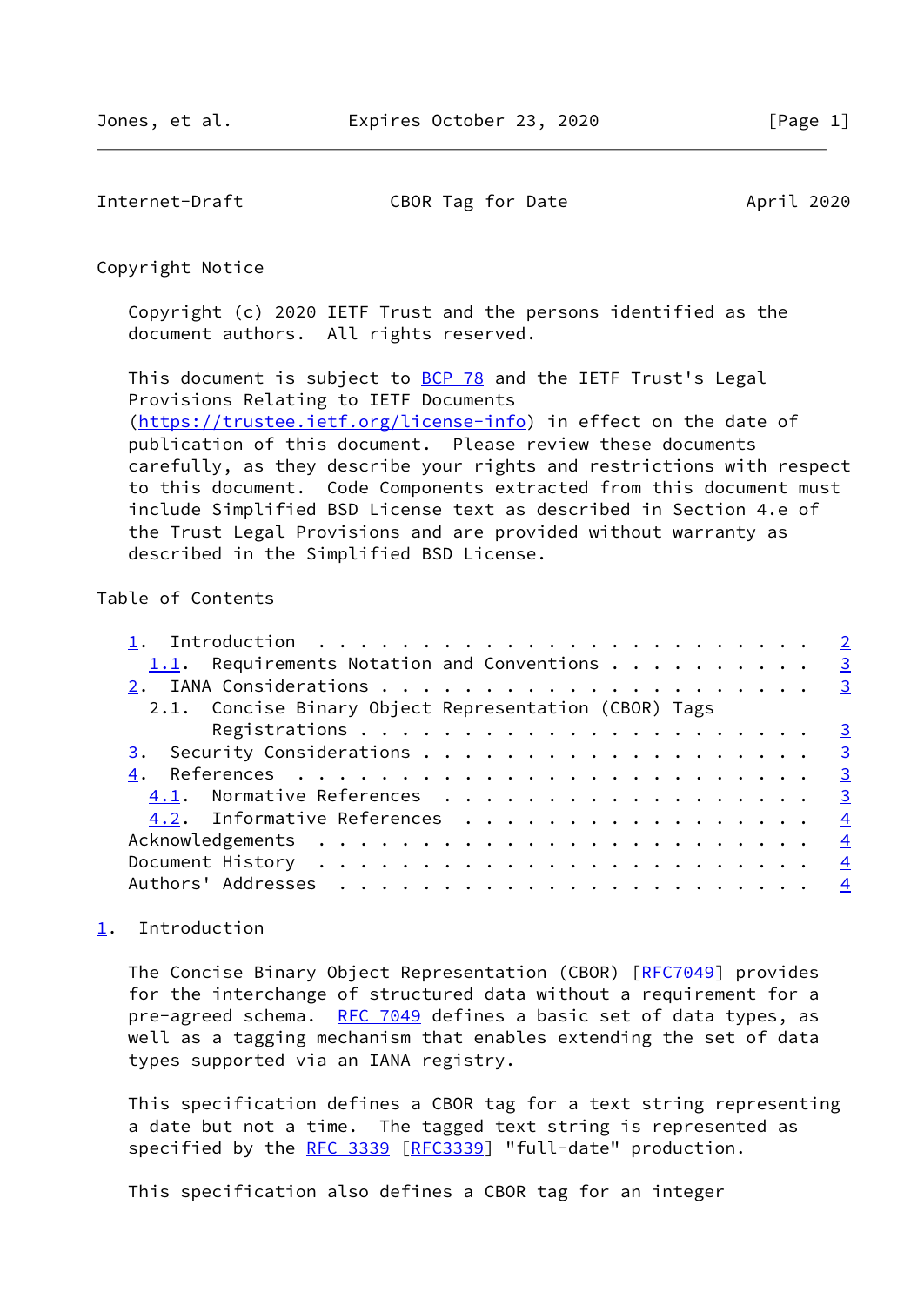representing a date but not a time. The tagged integer is a positive or negative value indicating the number of days since the IEEE Std 1003.1, 2013 Edition [\[POSIX.1](#page-3-3)] epoch date 1970-01-01.

| Jones, et al. | Expires October 23, 2020 |  | [Page 2] |
|---------------|--------------------------|--|----------|
|---------------|--------------------------|--|----------|

<span id="page-2-1"></span>Internet-Draft CBOR Tag for Date April 2020

<span id="page-2-0"></span>[1.1](#page-2-0). Requirements Notation and Conventions

 The key words "MUST", "MUST NOT", "REQUIRED", "SHALL", "SHALL NOT", "SHOULD", "SHOULD NOT", "RECOMMENDED", "NOT RECOMMENDED", "MAY", and "OPTIONAL" in this document are to be interpreted as described in [BCP](https://datatracker.ietf.org/doc/pdf/bcp14) [14](https://datatracker.ietf.org/doc/pdf/bcp14) [[RFC2119\]](https://datatracker.ietf.org/doc/pdf/rfc2119) [\[RFC8174](https://datatracker.ietf.org/doc/pdf/rfc8174)] when, and only when, they appear in all capitals, as shown here.

<span id="page-2-2"></span>[2](#page-2-2). IANA Considerations

<span id="page-2-5"></span>[2.1](#page-2-5). Concise Binary Object Representation (CBOR) Tags Registrations

 This section registers the following values in the IANA "Concise Binary Object Representation (CBOR) Tags" registry [*[IANA.cbor-tags](#page-3-4)*].

- o Tag: 1004 (value requested)
- o Data Item: UTF-8 text string
- o Semantics: [RFC 3339](https://datatracker.ietf.org/doc/pdf/rfc3339) full-date string
- o Reference: [[ this specification ]]
- o Tag: 100 (ASCII 'd') (value requested)
- o Data Item: Positive or negative integer
- o Semantics: Number of days since the epoch date 1970-01-01
- o Reference: [[ this specification ]]

<span id="page-2-3"></span>[3](#page-2-3). Security Considerations

The security considerations of [RFC 7049](https://datatracker.ietf.org/doc/pdf/rfc7049) apply; the tags introduced here are not expected to raise security considerations beyond those.

 A date, of course, has significant security considerations; these include the exploitation of ambiguities where the date is security relevant or where the date is used in access control decisions.

<span id="page-2-4"></span>[4](#page-2-4). References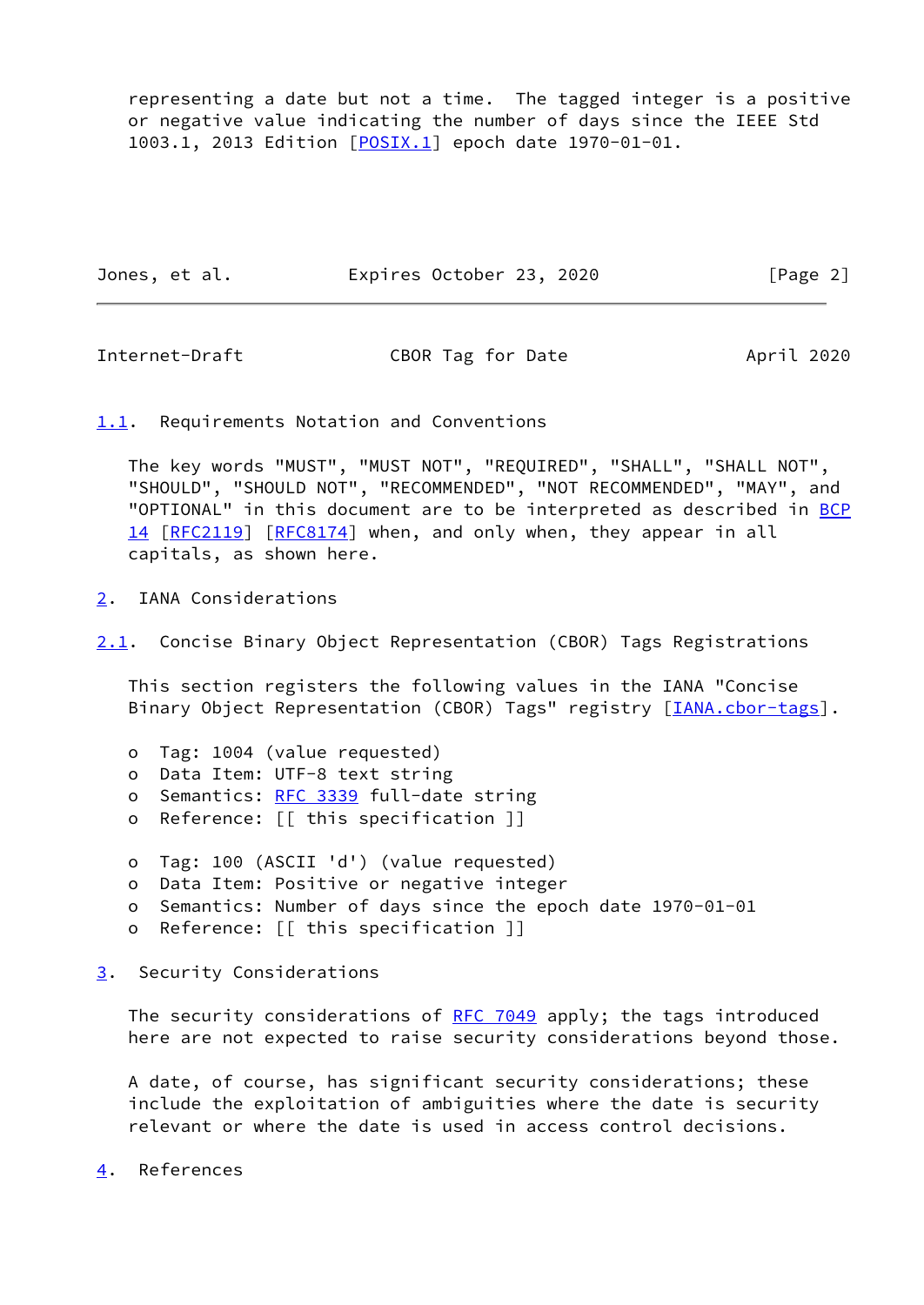#### <span id="page-3-0"></span>[4.1](#page-3-0). Normative References

- [RFC2119] Bradner, S., "Key words for use in RFCs to Indicate Requirement Levels", [BCP 14](https://datatracker.ietf.org/doc/pdf/bcp14), [RFC 2119](https://datatracker.ietf.org/doc/pdf/rfc2119), DOI 10.17487/RFC2119, March 1997, <[https://www.rfc-editor.org/info/rfc2119>](https://www.rfc-editor.org/info/rfc2119).
- [RFC3339] Klyne, G. and C. Newman, "Date and Time on the Internet: Timestamps", [RFC 3339](https://datatracker.ietf.org/doc/pdf/rfc3339), DOI 10.17487/RFC3339, July 2002, <[https://www.rfc-editor.org/info/rfc3339>](https://www.rfc-editor.org/info/rfc3339).

| Jones, et al. | Expires October 23, 2020 |  | [Page 3] |  |
|---------------|--------------------------|--|----------|--|
|               |                          |  |          |  |

<span id="page-3-2"></span>Internet-Draft CBOR Tag for Date April 2020

- [RFC7049] Bormann, C. and P. Hoffman, "Concise Binary Object Representation (CBOR)", [RFC 7049,](https://datatracker.ietf.org/doc/pdf/rfc7049) DOI 10.17487/RFC7049, October 2013, [<https://www.rfc-editor.org/info/rfc7049](https://www.rfc-editor.org/info/rfc7049)>.
- [RFC8174] Leiba, B., "Ambiguity of Uppercase vs Lowercase in [RFC](https://datatracker.ietf.org/doc/pdf/rfc2119) [2119](https://datatracker.ietf.org/doc/pdf/rfc2119) Key Words", [BCP 14](https://datatracker.ietf.org/doc/pdf/bcp14), [RFC 8174,](https://datatracker.ietf.org/doc/pdf/rfc8174) DOI 10.17487/RFC8174, May 2017, [<https://www.rfc-editor.org/info/rfc8174](https://www.rfc-editor.org/info/rfc8174)>.
- <span id="page-3-1"></span>[4.2](#page-3-1). Informative References

#### <span id="page-3-4"></span>[IANA.cbor-tags]

 IANA, "Concise Binary Object Representation (CBOR) Tags", <[http://www.iana.org/assignments/cbor-tags>](http://www.iana.org/assignments/cbor-tags).

<span id="page-3-3"></span> [POSIX.1] IEEE, "The Open Group Base Specifications Issue 7", IEEE Std 1003.1, 2013 Edition, 2013, <[http://pubs.opengroup.org/onlinepubs/9699919799/basedefs/](http://pubs.opengroup.org/onlinepubs/9699919799/basedefs/V1_chap04.html#tag_04_15) [V1\\_chap04.html#tag\\_04\\_15>](http://pubs.opengroup.org/onlinepubs/9699919799/basedefs/V1_chap04.html#tag_04_15).

### Acknowledgements

 Thanks to Carsten Bormann for supporting creation of this specification. Parts of the explanatory text in this specification come from [draft-bormann-cbor-time-tag-02](https://datatracker.ietf.org/doc/pdf/draft-bormann-cbor-time-tag-02).

#### Document History

[[ to be removed by the RFC Editor before publication as an RFC ]]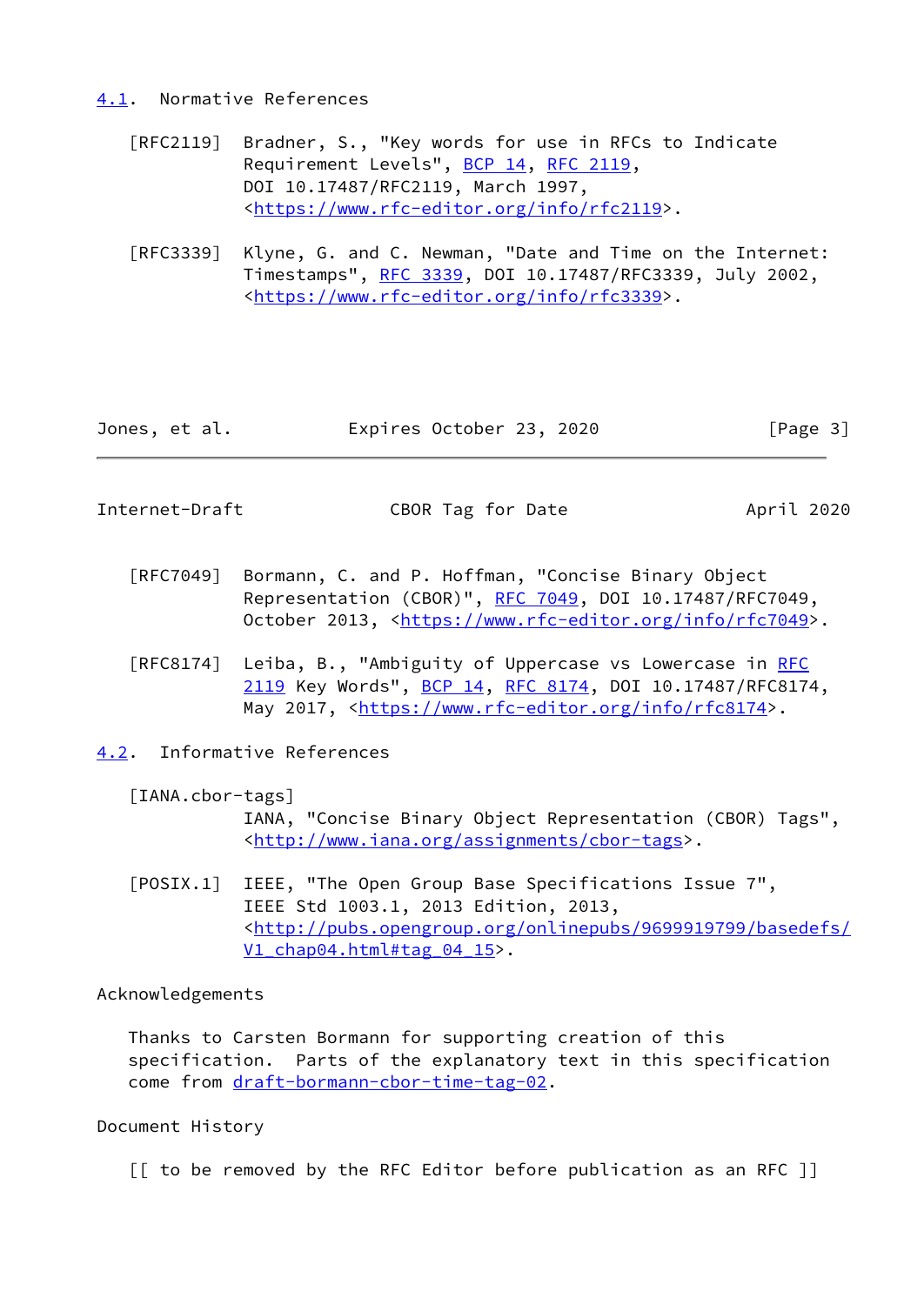-01

 o Added tag for numeric date values relative to the Posix Epoch that was proposed by Joerg Richter.

-00

o Initial version.

Authors' Addresses

 Michael B. Jones Microsoft

 Email: mbj@microsoft.com URI: <https://self-issued.info/>

| Jones, et al. | Expires October 23, 2020 | [Page 4] |
|---------------|--------------------------|----------|
|---------------|--------------------------|----------|

Internet-Draft CBOR Tag for Date April 2020

 Anthony Nadalin Microsoft

Email: tonynad@microsoft.com

 Joerg Richter pdv Financial Software GmbH

Email: joerg.richter@pdv-fs.de